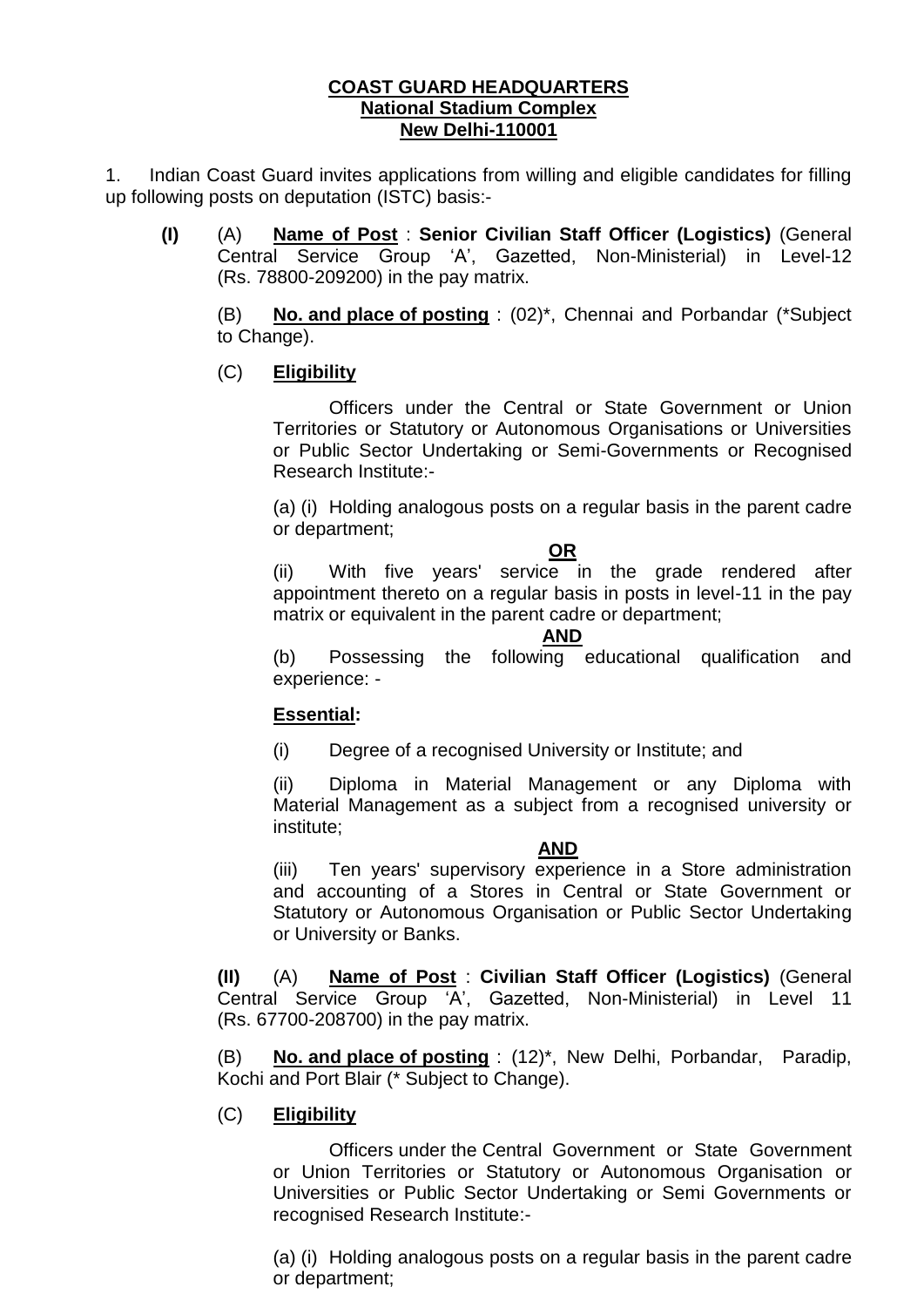(ii) With five years' service in the grade rendered after appointment thereto on a regular basis in posts in level-10 in the pay matrix or equivalent in the parent cadre or department;

#### **AND**

(b) Possessing the following educational qualification and experience: -

(i) Degree of a recognised University;

(ii) Diploma in Material Management or any Diploma with Material Management as a subject from a recognised university or institute;

#### **AND**

(iii) Five years' experience in Store Administration and accounting of store in Central Government or State Government, Autonomous or Statutory Organisation, Public Sector Undertaking or University or Banks.

**(III)** (A) **Name of Post** : **Civilian Gazetted Officer (Logistics)** (General Central Service Group 'B', Gazetted, Non-Ministerial) in Level-7 (Rs. 44900-142400) in the pay matrix.

(B) **No. and place of posting** :(08)\*, New Delhi, Paradip and Porbandar (\* Subject to Change).

# (C) **Eligibility:**

Officers under the Central Government or State Government or Union Territories or Statutory or Autonomous Organisation or Universities or Public Sector Undertaking or Semi Governments or Recognised Research Institute:-

(a) (i) Holding analogous posts on a regular basis in the parent cadre or Department;

# **OR**

(ii) With five years' service in the grade rendered after appointment thereto on a regular basis in posts in level-6 in the pay matrix or equivalent in the parent cadre or department;

#### **AND**

(b) Possessing the following educational qualification and experience: -

(i) A Bachelor's degree of a recognised University or Institute;

(ii) Diploma in Material Management or any Diploma with Material Management as a subject from a recognised University or Institute;

# **AND**

(iii) Three years experience in Store Administration and Accounting in a Central Government or State Government department or Public Sector Undertaking.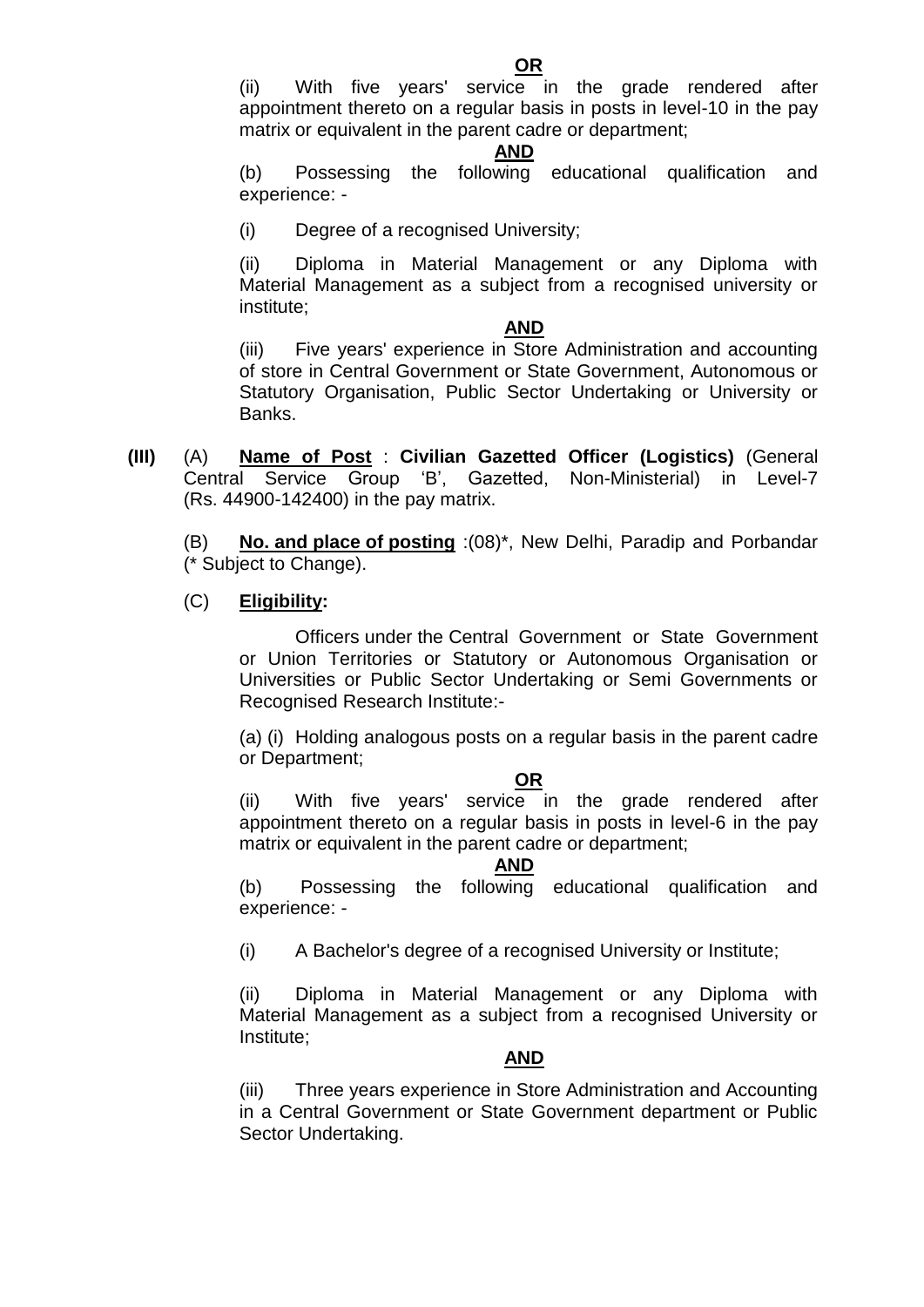**(IV)** (A) **Name of Post: Section Officer** (General Central Service, Group ''B'', Gazetted, Ministerial) in the Pay Band-2, Rs. 9300-34800/- with Grade Pay of Rs. 4800/- (Revised pay Level-8 in the pay matrix).

(B) **No. and Place of Posting:** (07)\*, Ratnagiri, Karwar, Mayabandar, Port Blair, Vadinar, Gandhinagar and Gopalpur (\*Subject to Change).

# (C) **Eligibility:**

Officers under the Central Government:-

 (a) (i) Holding analogous posts on regular basis in the parent cadre/ department;

#### **OR**

(ii) With five years regular service in the grade rendered after appointment thereto on a regular basis in the Pay Band-2, Rs. 9300-34800/- with Grade Pay of Rs. 4200/- (Revised pay Level-6 in the pay matrix) in the parent cadre or department;

#### **AND**

 (b) Possessing three years experience in administration, establishment and accounts matters.

**(V)** (A) **Name of Post: Upper Division Clerk** (General Central Service, Group ''C'', Non-Gazetted, Ministerial) in the Pay Band-1, Rs. 5200-20200/ with Grade Pay of Rs. 2400/- (Revised pay Level-4 in the pay matrix).

(B) **No. and Place of Posting:** (46)\*, New Delhi, Campbell Bay, Hutbay, Mayabandar, Port Blair, Chennai, Kakinada, Karaikal, Krishnapatnam, Mandapam, Puducherry, Tuticorin, Jakhau, Mundra, Pipava, Porbandar, Vadinar, Androth, Beypore, Goa, Karwar, Kavaratti, Minicoy, Ratnagiri (\*Subject to Change).

# (C) **Eligibility:**

Officers under the Central Government holding analogous posts on regular basis; or with eight years regular service in Pay Band-1, Rs. 5200-20200/- with Grade Pay of Rs. 1900/- (Revised pay Level-2 in the pay matrix). Experience in Armed Forces Headquarters is desirable.

2. The departmental Officers in the feeder category who are in the direct line of promotion will not be eligible for consideration for appointment on deputation or absorption. Similarly, deputationists shall not be eligible for consideration for appointment by promotion.

3. Period of deputation (including Short-Term Contract) including period of deputation (including Short-Term Contract) in another ex-cadre post held immediately preceding this appointment in the same or some other Organisation or Department of the Central Government shall ordinarily not to exceed 04 years for the posts of SCSO(Log) & CSO(Log) and 03 years for the posts of CGO(Log), SO & UDC. The maximum age limit for appointment by deputation (including Short-Term Contract) shall not be exceeding 56 years as on the closing date of receipt of application. The officers selected will be governed by instructions contained in DoP&T OM No. 6/8/2009-Estt. (Pay II) dated 17<sup>th</sup> June, 2010 as amended from time to time.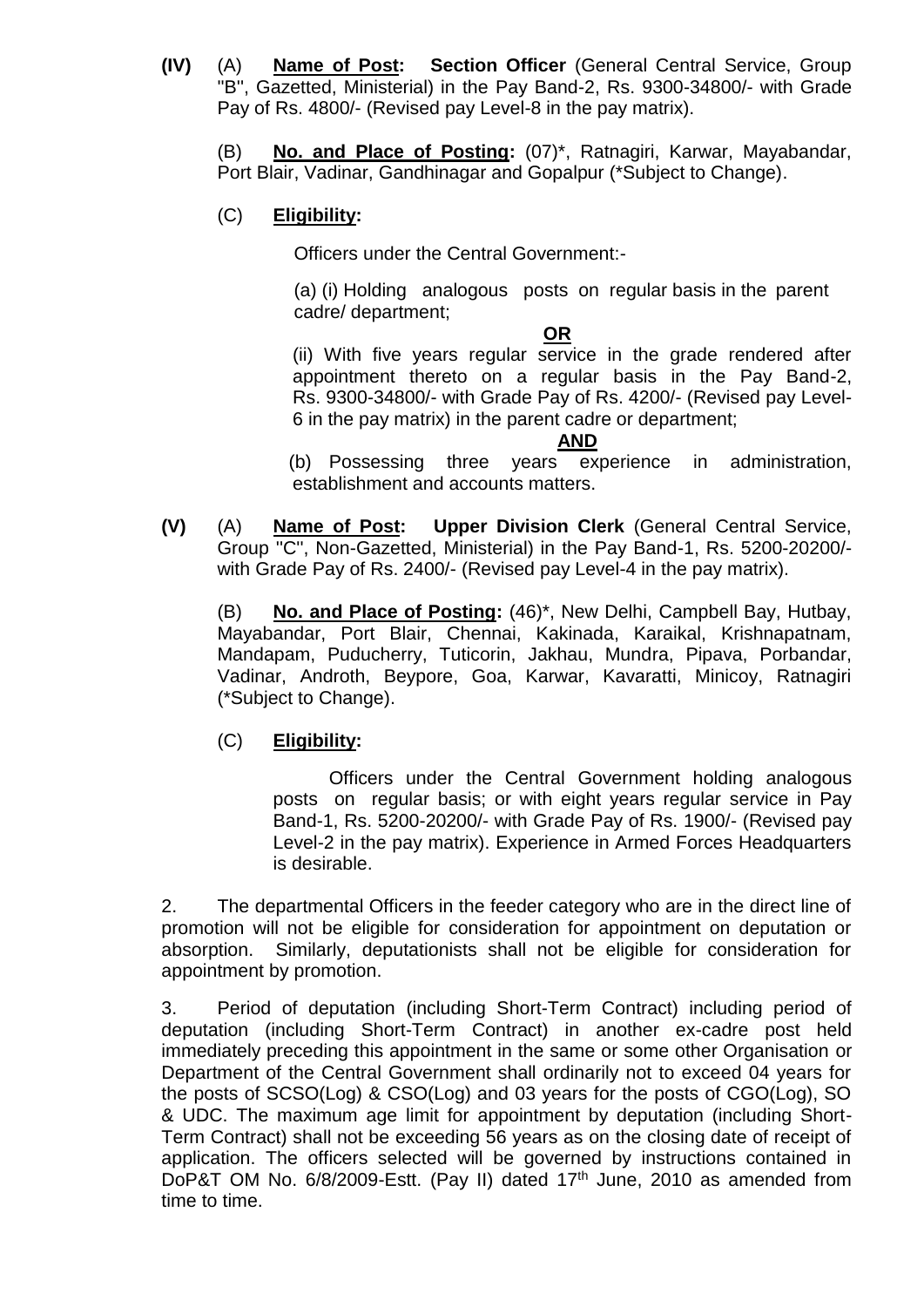4. Applications in the prescribed proforma (available on Indian Coast Guard website at [www.indiancoastguard.gov.in\)](http://www.indiancoastguard.gov.in/) alongwith the complete and upto-date ACR/APAR dossiers (or attested photocopies of the ACRs/ APAR for the last 05 years) in respect of the officers/ individuals who could be spared in the event of selection may be sent to **Directorate of Personnel, {SCSO(CP)} Coast Guard Headquarters, National Stadium Complex, New Delhi-110001** within 60 days from the date of publication of this advertisement. Applications received after the last date or without the ACRs/APAR as stated above or otherwise found incomplete will not be considered. While forwarding the applications, the certificate appended thereto may also be verified.

5. The departments will also be required to confirm that in the event of selection, the officers/ individuals concerned will be relieved of their duties.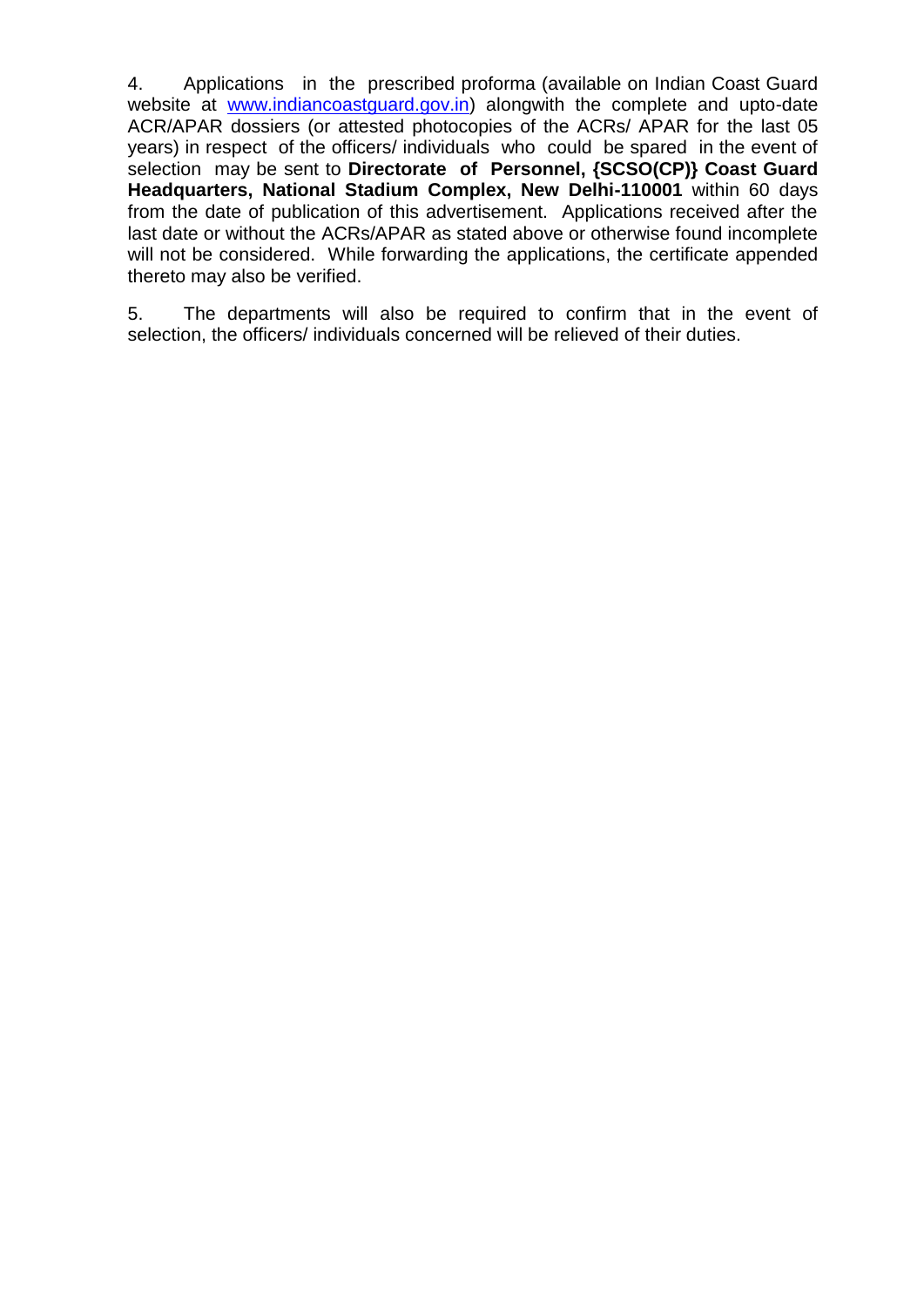# **BIO–DATA**

| 1.                                                                                                                        |                                                                                                                                                                                                                                     | Name and Address (in Block letters)<br>(alongwith contact No.) |        |  |                                                         |
|---------------------------------------------------------------------------------------------------------------------------|-------------------------------------------------------------------------------------------------------------------------------------------------------------------------------------------------------------------------------------|----------------------------------------------------------------|--------|--|---------------------------------------------------------|
| 2.                                                                                                                        |                                                                                                                                                                                                                                     | Date of Birth (in Christian era)                               |        |  |                                                         |
| 3.                                                                                                                        |                                                                                                                                                                                                                                     | Date of retirement under<br><b>Central Govt. rules</b>         |        |  |                                                         |
| 4.                                                                                                                        |                                                                                                                                                                                                                                     | <b>Educational Qualifications</b>                              | ÷      |  |                                                         |
| 5.                                                                                                                        | Post & Place for which applied                                                                                                                                                                                                      |                                                                | :Post: |  | Place:                                                  |
| 6.                                                                                                                        |                                                                                                                                                                                                                                     | Date of publication of Advt. in the<br><b>Employment News</b>  |        |  |                                                         |
| 7.                                                                                                                        | <b>Whether Educational &amp; Other</b><br>Qualifications required for the post<br>are satisfied (if any qualification has<br>been treated as equivalent to the one<br>prescribed in the rules, state the<br>authority for the same) |                                                                |        |  |                                                         |
|                                                                                                                           |                                                                                                                                                                                                                                     | Qualifications/<br><b>Experience required</b>                  |        |  | Qualifications/experience<br>possessed by the applicant |
| <b>Essential</b>                                                                                                          |                                                                                                                                                                                                                                     | (a)                                                            |        |  |                                                         |
|                                                                                                                           |                                                                                                                                                                                                                                     | (b)                                                            |        |  |                                                         |
| <b>Desirable</b>                                                                                                          |                                                                                                                                                                                                                                     | (a)                                                            |        |  |                                                         |
|                                                                                                                           |                                                                                                                                                                                                                                     | (b)                                                            |        |  |                                                         |
| 8.<br>Please state clearly whether in the light of<br>entries made by you above, you meet the<br>requirement of the post. |                                                                                                                                                                                                                                     |                                                                |        |  |                                                         |

9. Details of employment in chronological order : (enclose a separate sheet duly authenticated by your signature, if the space below is insufficient).

| Office/Instt./   Post Held   From<br>Orgn. |  | To | Pay Level & Cell in the pay   Nature<br>matrix/Pay Band & Grade   of duties<br>Pay (pre-revised) |  |
|--------------------------------------------|--|----|--------------------------------------------------------------------------------------------------|--|
|                                            |  |    |                                                                                                  |  |
|                                            |  |    |                                                                                                  |  |

10. Nature of present employment i.e. Ad-hoc or : temporary or quasi-permanent or permanent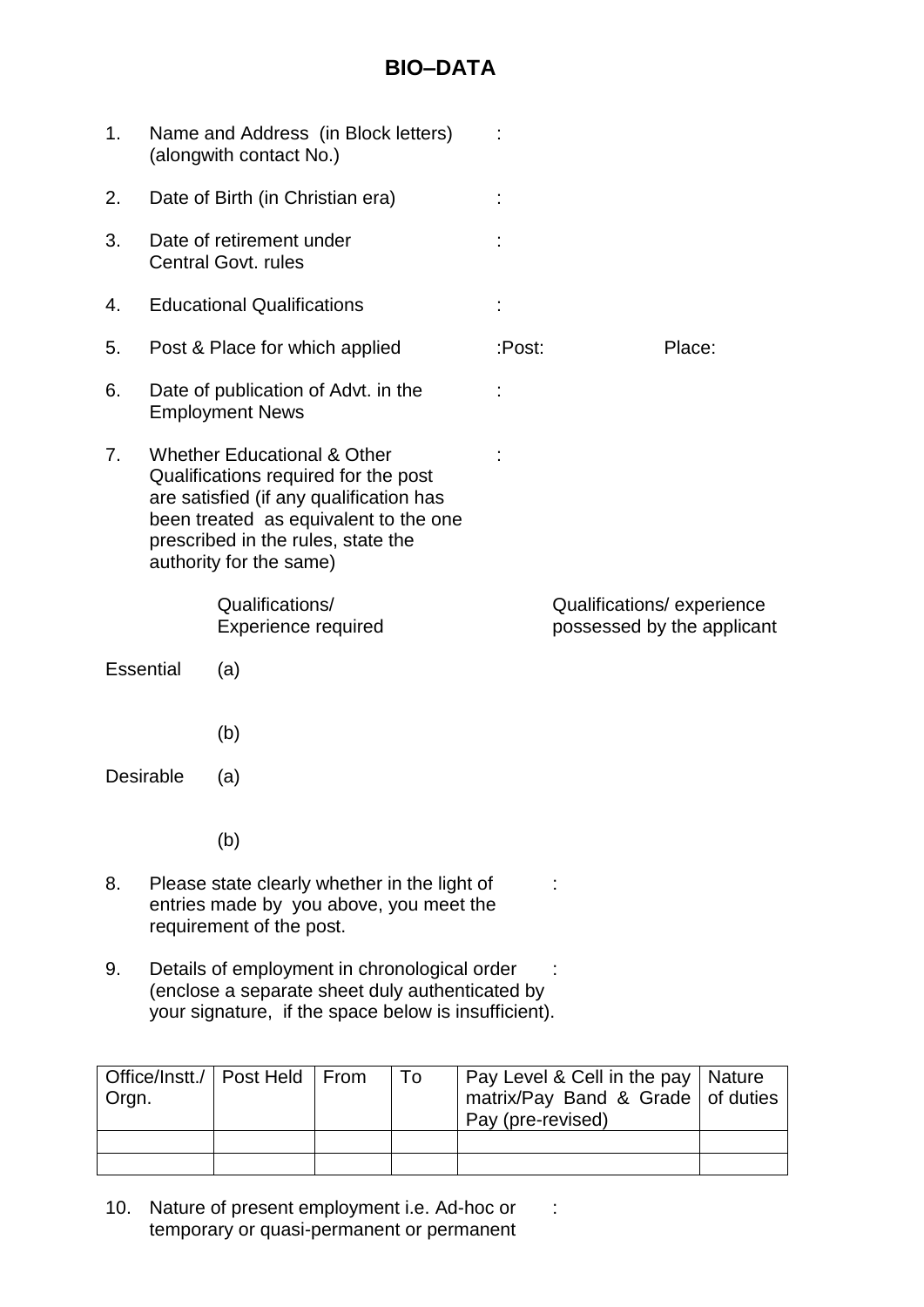| 11. | In case the present employment is held on<br>deputation/ contract basis, please state.                                                                                        |  |
|-----|-------------------------------------------------------------------------------------------------------------------------------------------------------------------------------|--|
|     | (a) The date of initial appointment<br>(b) Period of appointment on deputation<br>(c) Name of the parent office/Organisation<br>to which you belong                           |  |
| 12. | Additional details about present employment.<br>Please state whether working under :-                                                                                         |  |
|     | (a) Central Government<br>(b) State Government<br>(c) Autonomous Organisation<br>(d) Govt. undertaking<br>(e) Universities                                                    |  |
| 13. | Are you in revised Pay Level?<br>If yes, give the date from which revision took<br>place and also indicate the pre-revised<br>Pay Band and Grade pay                          |  |
| 14. | Total emoluments per month now drawn.                                                                                                                                         |  |
| 15. | Additional information, if any, which you<br>would like to mention in support of your<br>suitability for the post. Enclose a separate<br>sheet, if the space is insufficient. |  |
| 16. | Whether belongs to SC/ST/OBC :                                                                                                                                                |  |
| 17. | <b>Remarks</b>                                                                                                                                                                |  |

Date : Signature of the candidate